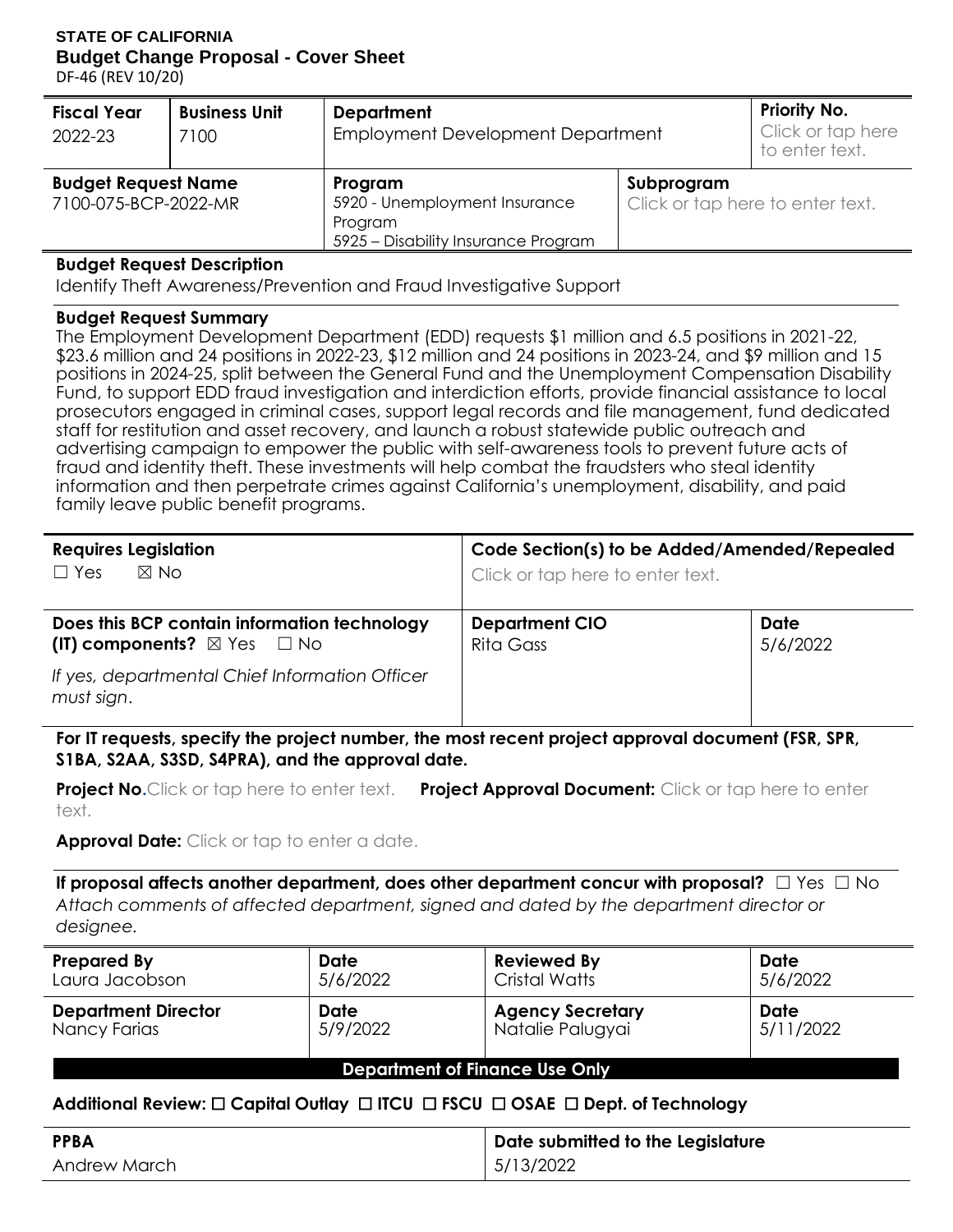## **A. Budget Request Summary**

 Fund, to support EDD fraud investigation and interdiction efforts, provide financial assistance to local prosecutors engaged in criminal cases, support legal records and file management, fund dedicated advertising campaign to empower the public with self-awareness tools to prevent future acts of fraud and identity theft. These investments will help combat the fraudsters who steal identity information and then perpetrate crimes against California's unemployment, disability, and paid The Employment Development Department (EDD) requests \$1 million and 6.5 positions in 2021-22, \$23.6 million and 24 positions in 2022-23, \$12 million and 24 positions in 2023-24, and \$9 million and 15 positions in 2024-25, split between the General Fund and the Unemployment Compensation Disability staff for restitution and asset recovery, and launch a robust statewide public outreach and family leave public benefit programs.

## **B. Background/History**

 EDD programs have been the victim of approximately \$20 billion in fraudulent claims since the in internet based financial schemes, as well as vastly increased numbers of attempts at defrauding identity, identify and gather information on victims, and communicate with co-conspirators. Web sites, electronic mail, chat rooms, and file sharing networks can all yield evidence in an investigation of computer-related crime and no single law enforcement agency has primary jurisdiction over beginning of the pandemic. During the pandemic, EDD experienced both an increased complexity the Unemployment Insurance (UI) program. Criminals can trade and share information, mask their identity theft crimes.

 During the pandemic criminals began targeting new groups of victims, such as those receiving or eligible for public benefits, and inflicting damage that was more complex and harder to fix. Although EDD deployed new technology and tools to block fraudsters, the criminals continued shifting their tactics to find other ways to steal public benefits. In December 2021, EDD identified a new scam involving attempts to file false State Disability Insurance (SDI) claims and then approve those claims using stolen medical provider information. Similarly, EDD saw a rise in 2021 in attempts to impersonate its online services using text message and email phishing schemes that trick claimants into clicking links and giving up personal information. The increase in complex money laundering schemes, often part of an organized crime network, makes it more difficult to identify suspects. For these internet- based crimes, finding the internet protocol (IP) addresses is one of the key first steps in the criminal investigation.

 EDD has large amounts of data and log files that are archived for long term protection but are not available to be used in active online systems for investigators to use in their investigations. EDD needs cloud storage and computers to return the archived data into readable production files for analysis. EDD currently lacks the storage and computing resources that are required to unarchive the data that spans over two years of data backups.

 To combat the sophisticated fraud schemes, EDD hired a Fraud Special Counsel who has been actively engaged in assisting the prosecution of fraudsters. Specifically, The Fraud Special Counsel team is examining mass amounts of data from the pandemic as well as continuing to identify complex fraud conspiracies that can be referred to local, state, and federal law enforcement entities and prosecutors.

 EDD's Fraud Special Counsel is leading efforts with the California Office of Emergency Services (CalOES) Fraud Task Force to ensure cohesive integration with various local, state, and federal agencies. This team is also providing counsel to EDD leadership, the Investigation Division, and Legal Office to assist with department-wide fraud prevention strategies and enhance restitution capabilities and systems. EDD's Fraud Special Counsel is also working closely with the United States Department of Justice and United States Department of Labor to ensure potential criminal investigations in California are identified and coordinated. As of January 2022, at least 1,416 criminal investigations and prosecutions have led to 343 arrests and 123 convictions.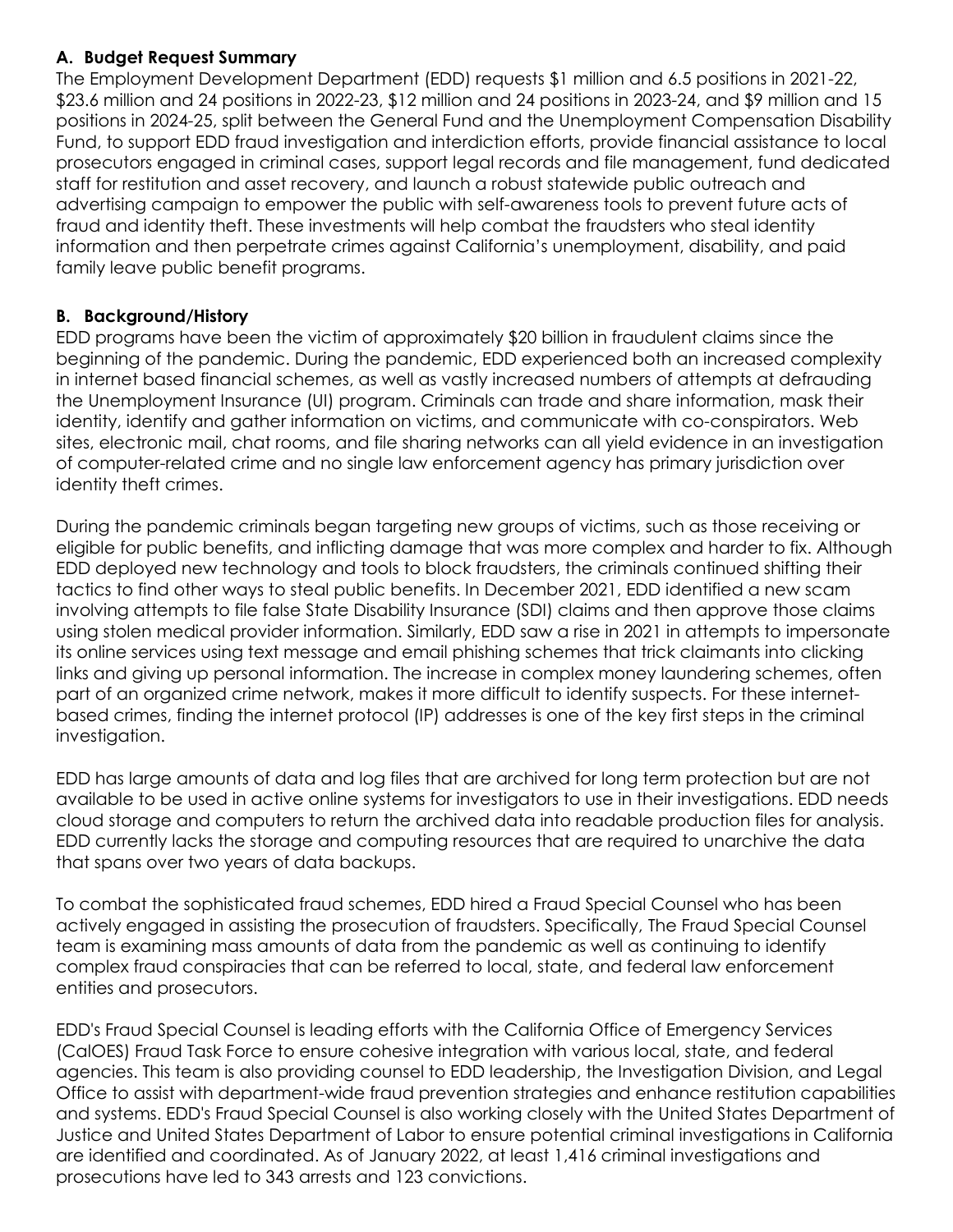In addition to the work of the EDD Fraud Special Counsel, in late 2020, through CalOES, \$5 million was provided to reimburse District Attorneys' offices for expenses related to investigating and prosecuting pandemic UI fraud. Four District Attorneys' offices in California (Northern, Bay Area, Central and Southern California) agreed to coordinate funds among multiple adjacent counties. Approximately \$3.4 million has been expended to help prosecute fraudsters.

## **C. State Level Consideration**

 throughout California, our nation and internationally. Significant investigative resources are needed, and multi-entity coordination is required in many parts of California. Pandemic-era acts of fraud within EDD programs have been identified in cities and counties

## **D. Justification**

 had ready access to personal information stolen from the public and easily available on the dark web. Fraudsters have used bots to attempt to file online claims. Others, located as far away as China and West Africa, have organized teams to file phony claims. Fraudsters trade tips online on how to cash in. These online forums also offer stolen identities for sale and tips on how to steal benefits. Some scammers write computer scripts to automatically populate stolen identities into application portals. The stolen personal information is the underlying fuel for all these scams. The level of fraud against EDD benefit programs skyrocketed during the pandemic because criminals

 This proposal will support two efforts: prevention and investigations. This will enable EDD to uncover complex fraud schemes by continuing to leverage the assistance of outside experts in data analytics, former prosecutors with criminal conspiracy expertise and deploy much-needed public prevention outreach tools and tactics.

## **Prevention**

 about the actions people can take to protect themselves from identity theft. The Federal Trade Commission currently sponsors Identity Theft Awareness Week; however, such one-time campaigns do not have the scope and consistency necessary to change public behavior. In Canada, the Competition Bureau hosts a Fraud Prevention Month to help the public protect themselves from becoming a victim of fraud, which raised public awareness 23 percent. The Internal Revenue Service (IRS) also saw success with its 2017 campaign to combat tax refund fraud with its "Protect Your Clients; Protect Yourself" campaign to educate tax preparers about cyber risks and ensure they have implemented appropriate security measures to protect personal information. Prevention efforts help address the problem of rising stolen identities by raising public awareness

 EDD proposes an advertising campaign to encourage the public to take specific and concrete steps to safeguard their personal information to guard against identity theft. These advertisements will be customized based on trending scams or scam attempts as discovered by EDD and reports from the public. The advertisements will reinforce the information that comes from earned media, such as news releases and tweets that sometimes trigger news articles or other mass media communication.

 In addition, the campaign will warn the public about new identity theft tactics or techniques such as text-message phishing schemes designed to trick customers into giving up personal information to Google search ads, Facebook, other social media ads, and print ads. These strategies allow the advertiser to target the message to specific audiences and demographics, including multilingual fraudsters. These messages can be communicated through various channels including radio ads, information.

 This proposal to invest in public awareness over three years will provide a bridge for EDD until its public outreach and customer service communication channels are modernized as part of EDDNext, which will improve customer service and communication over the next three years. Once those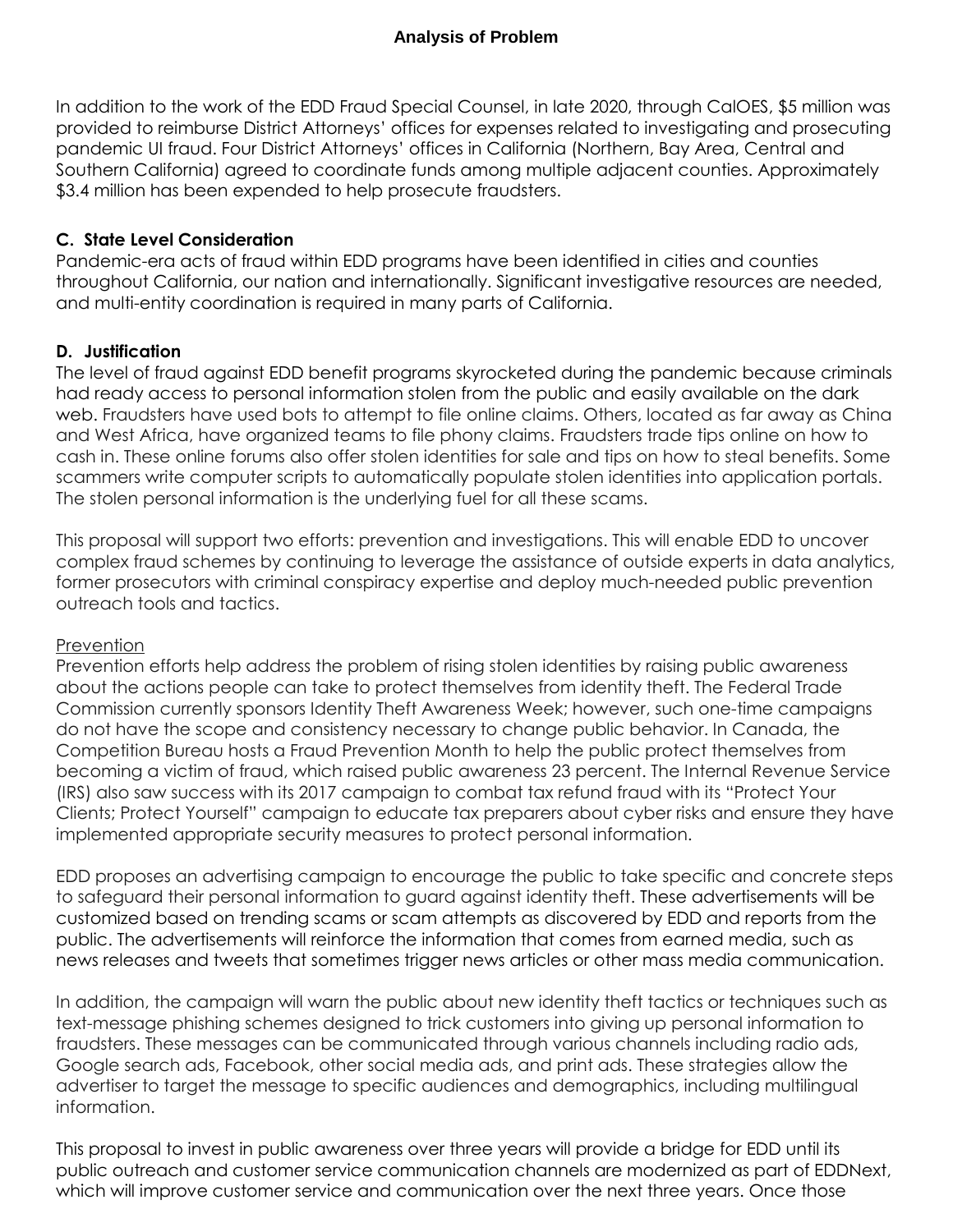systems are in place, EDD will have the technical ability to communicate with its customers directly with newsletters, online text, and to modify recorded phone messages. Technology currently limits EDD from communicating with its customers in these channels, outside of approved benefits applications and forms. Another benefit of this campaign is helping to restore trust with the public and confidence in EDD's services and security following the unprecedented fraud that occurred in 2020.

 EDD requests \$12.1 million over three years based on its existing marketing campaign to raise public awareness

 This proposal also includes \$300,000 annually in 2022-23, 2023-24, and 2024-25 for two Associate Governmental Program Analysts to manage the work of any vendor EDD would have to bring in for paid advertising. In addition, staffing ensures EDD is getting information about the trending scams or scam attempts, such as text-message phishing scams, so it can then modify the advertising. In addition, the advertisements will be stronger if there is also stakeholder engagement not only to help share the messages but also to gather information about trending issues or scams that are arising.

 A vendor project manager is necessary to lead the project effort and act as a liaison with law enforcement entities and the Information Security Office to obtain information about trending scams that the public must be alerted about. The Project Manager will manage the subject matter experts communication and scam alerts to help the public protect against these new tactics. who receive reports of trending scams and then work with the marketing vendor to devise public

 A recent fraud attack on the DI program exposed EDD's need for more robust up-front fraud detection and prevention to respond faster to fraud attempts to limit dollars lost. The program currently has one team of seven analysts that review suspected fraudulent activity within the DI and PFL Programs. The DI and PFL programs have experienced a significant uptick in sophisticated fraud attempts. Detection of fraudulent activity is typically made by the claims examiners throughout the 21 field offices statewide, and escalated for further review and coordination.

 In addition, EDD requests 13 positions and \$2 million in 2022-23, 2023-24, and 2024-25 for fraud prevention and detection resources to increase upfront fraud detection and prevention capabilities, and expand fraud related workloads in the DI and PFL Programs. This builds upon 6.5 positons and \$1.0 million authorized in current year through EDD's provisional language to respond to DI fraud.

 The resources will allow for the use of new technologies to perform ongoing data analytics to identify new fraud patterns, swiftly review and respond to suspected fraudulent activity, perform ongoing adjustments to fraud prevention business rules, and ultimately prevent more fraudulent dollars from being paid out. New ongoing workloads include receiving and responding to fraud notifications from the public via mail, phone and electronic notification. Additionally, the DI program recently began using ID.me, so when claimants or providers do not pass the verification, it requires additional review/validation prior to claims processing, which is a new, time-sensitive workload.

#### Investigation

 The sheer volume of work created by pandemic-era fraud is above and beyond the existing capacity and expertise of EDD's existing Investigation Division. Current efforts undertaken by the EDD Fraud Special Counsel will be needed into future years i to assist federal, state, and local prosecutors in combating fraudsters. EDD requests an additional \$2 million to support the EDD Fraud Special Counsel team into 2022-23 and 2023-24. Additionally, as the EDD Fraud Special Counsel and EDD Investigation Division expands the discovery of new complex criminal conspiracies through the use of expanded data analytics and other associated law enforcement activities, local District Attorneys' Offices will need access to additional grant reimbursable funding to engage fully in the work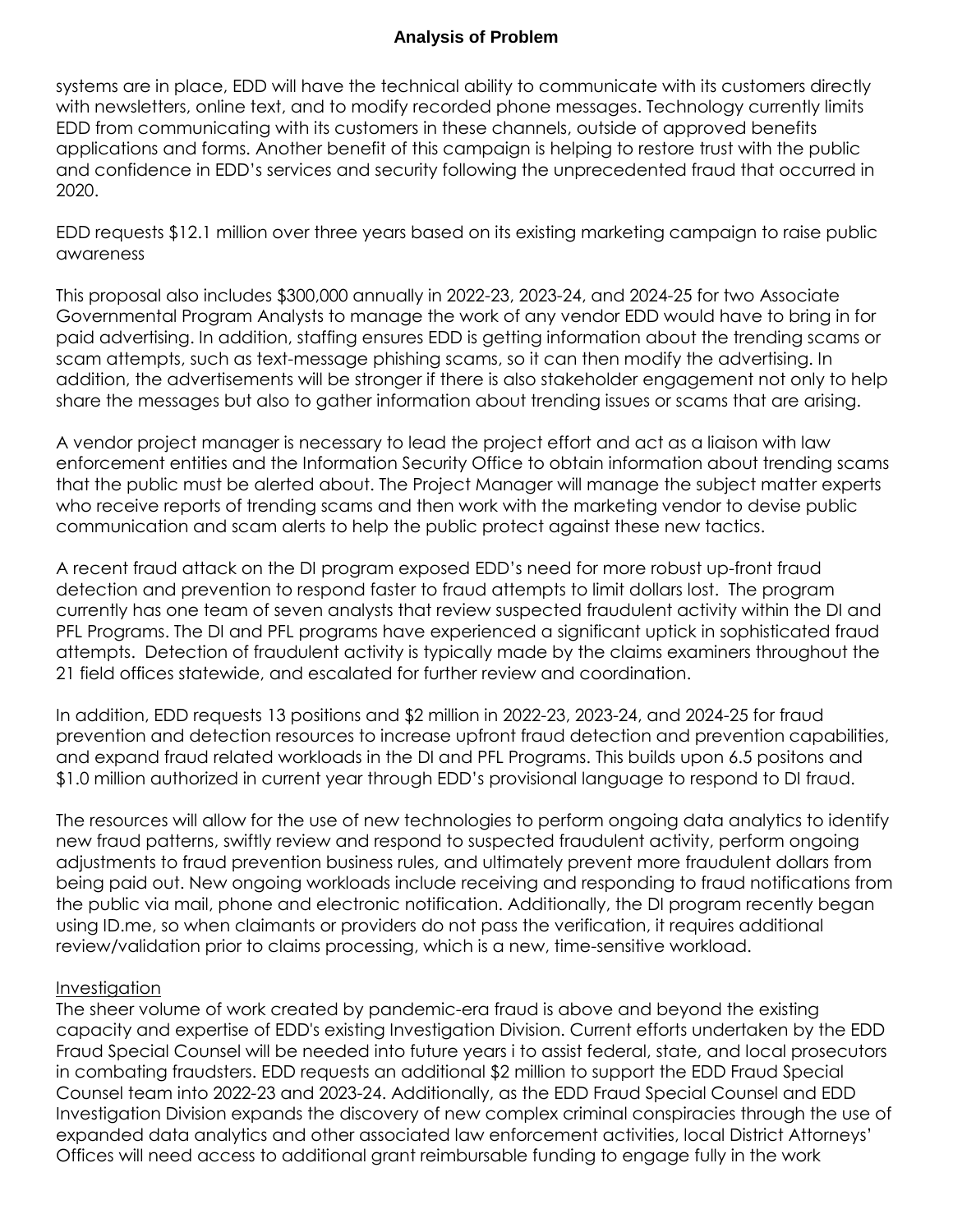necessary to hold criminals accountable. This proposal includes \$5 million in 2022-23 in order to continue this critical work at the local level.

 Lastly, to assist the ongoing investigations and because of the complex nature of the crimes, it can often take several years to fully investigate these cases in order to identify suspects and file charges with the local, state, or federal prosecutors. These crimes are felonies and as such, have a statute of limitations of four years to investigate and file charges. Having the ability to access IP addresses Storage, retrieval capabilities, and associated analytics is \$2.2 million in 2022-23. during this time period in which the crime was discovered is essential. The estimated cost for Cloud

#### Records Management Software and Associated Workload

 EDD has received – and continues to receive – hundreds of law enforcement subpoenas and search warrants for evidence related to investigations of pandemic benefits fraud. In 2021 alone, EDD received over 5,200 records requests (subpoenas, search warrants, authorizations, etc.) of which approximately 1,500 were from law enforcement or grand juries. However, EDD does not have no EDD office that oversees the entire process and no software that is used to track evidence requests or their status from intake to response. enterprise-wide collaboration software for tracking and processing these evidence requests. There is

 Additionally, since 2020 EDD has received dozens of Public Records Act (PRA) requests related to pandemic benefits fraud. Currently, PRA requests are routed through the Legal Office. Certain requests can be forwarded to the appropriate branch for handling. However, requests for correspondence, reports, etc. must be assigned to an attorney who reaches out to the appropriate EDD personnel to gather responsive records, then reviews and processes the records for production. is short-staffed. Additionally, the lack of software for tracking responses to PRA requests leads to repetitive, unnecessary work when similar PRA requests come in. Much of the work being performed by attorneys can be performed by analysts, but the Legal Office

 In order to assist law enforcement in a consistent manner, to prevent repetitive, unnecessary work when processing PRA requests, and to timely respond to all records requests, EDD is requesting enterprise-wide records software for processing and tracking records requests. The request for records management software and for enterprise-wide implementation is \$5 million in 2022-2023 and \$2 million annually in 2023-24 and 2024-25 for software maintenance agreements and additional licenses.

 In addition to the records management system, EDD is requesting \$600,000 annually in 2022-23 and 2023-24 for three Legal Analysts to handle the extra workload created by evidence requests for law enforcement fraud investigations and PRA requests, and a Staff Services Manager I to manage the legal analysts, for fiscal years 2022-2023 and 2023-2024. Although some backlog of subpoenas and PRA requests existed prior to the pandemic, the pandemic greatly exacerbated the backlog and EDD can no longer fulfill subpoena and PRA requests in a timely manner. Further, criminal cases can take three to four years to investigate and prosecute, therefore it is reasonable to expect that the increase in evidence requests will continue for several years.

## File Management

 EDD has decades worth of paper files that need to be scanned and cataloged into a digital file system in the Legal Office. Due to the large number of fraud-related records requests, the Legal Office has realized that it needs to remotely access information that is currently maintained only in a digitized central repository of information. EDD is requesting, with the help of a consultant, two equipment necessary to perform these tasks. This request is for \$3.3 million in 2022-2023 and paper form. The Legal Office cannot run efficiently when resources are in multiple places rather than Office Technician positions to scan and catalog all the Legal Office paper files along with the \$1.9 million in 2023-2024.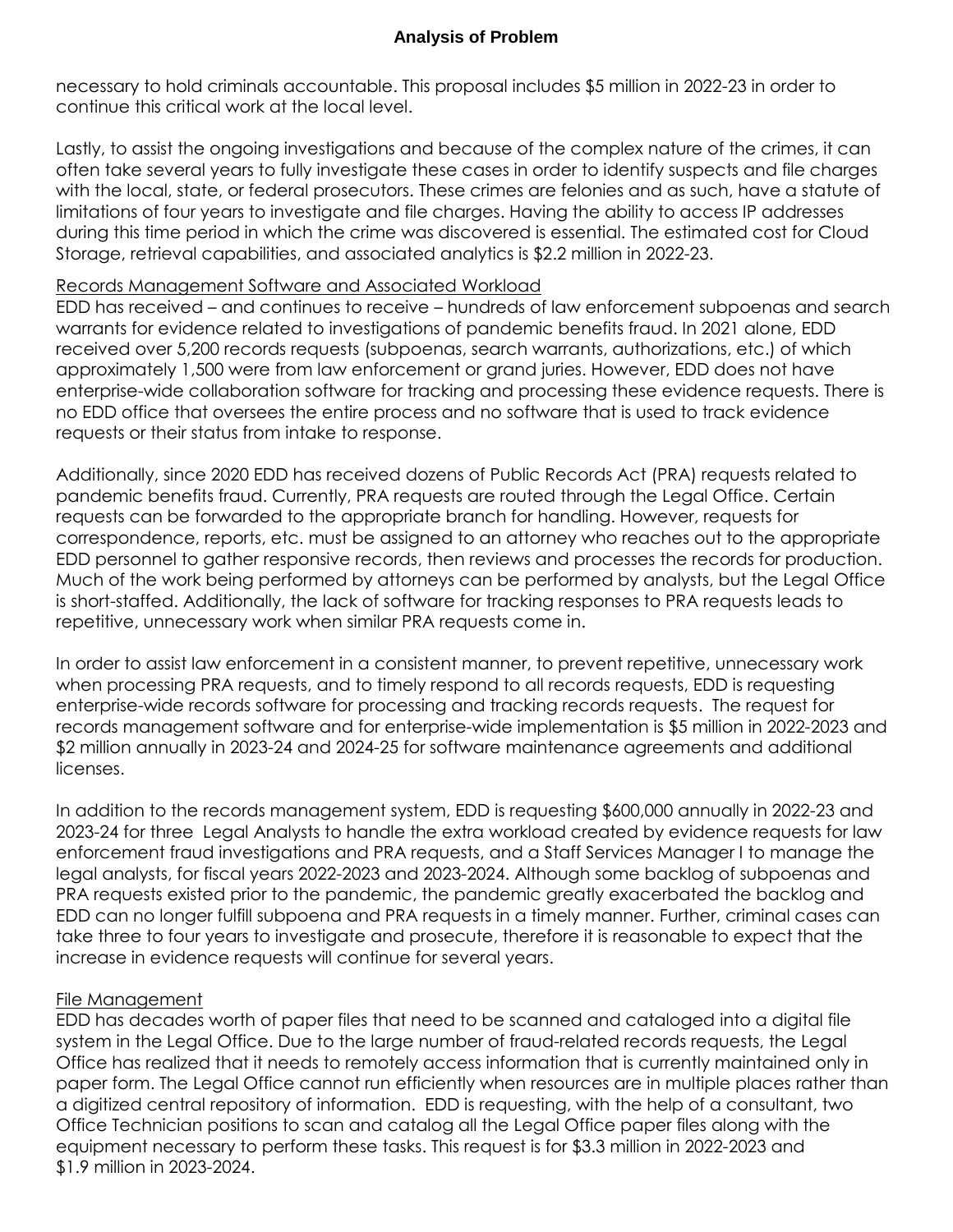## Dedicated Staff for Restitution/Asset Recovery Matters

 Dedicated asset recovery staff is necessary to ensure that EDD is recovering every dollar that is available to be returned to EDD as the victim of fraud. Prior to the pandemic, there was no EDD to timely and effectively collect fraudulently-obtained funds that have been seized, frozen, forfeited, or are otherwise available to be returned, EDD needs to be able to coordinate with external parties (such as banks housing frozen funds and law enforcement agencies who have seized stolen money) as well as the relevant internal parties (for example, to martial the information and for recovered monies is a necessarily multi-branch process that requires coordination across and dedicated EDD staff responsible for collecting and accounting for recovered monies.. In order for data needed to file the necessary paperwork and requests). In addition, collecting and accounting amongst numerous internal parties.

 Currently, EDD has a part-time retired annuitant who has been assigned to lead the asset recovery response. He is assisted by a full-time attorney who is devoting some of her time to asset recovery. They have no dedicated support staff. The retired annuitant is expected to return to retirement in the coming months. Dedicated full-time personnel—both lawyers and support staff— are needed to ensure that EDD continues to timely and accurately respond to external inquiries regarding funds available to be returned; provide the necessary information to secure the funds, file the necessary paperwork with courts and law enforcement to obtain seized, forfeited, and assets ordered returned

 EDD is requesting \$600,000 million annually in 2022-23 and 2023-24 for one full-time Attorney I position, one full-time Attorney III position, and one Staff Services Analyst dedicated to the asset recovery process.

## **E. Outcomes and Accountability**

 The success of these campaigns can be measured by a reduction in the number of people filing fraud reports with EDD as the victim of identity theft—even as EDD continues to raise public awareness about the importance of victims filing such reports. This proposal will help ensure the level of outreach occurs to achieve the goal of reducing the number of identity theft victims in California committed to tracking these efforts and reporting progress updates to the Legislature as necessary. and therefore the volume of fraud perpetrated against public benefit systems. EDD will be

## **F. Analysis of All Feasible Alternatives**

 Alternative 1: Approve request to support on-going EDD fraud investigation and interdiction efforts, provide financial assistance to local prosecutors, and launch a robust statewide public outreach and advertising campaign

Pros:

- Promotes identity theft awareness and specific actions the public can take to avoid becoming a victim
- Promotes information about trending scams and schemes fraudsters will devise to try to trick people into giving up personal information and becoming a victim of identity theft
- Reduces the volume of fraud perpetrated against EDD's benefit programs by reducing the number of people whose information has been stolen and then used to perpetrate benefit fraud
- Supports investigation efforts at federal, state, and local levels
- Provides EDD investigators and Law Enforcement partners with all the necessary Internet data needed to associate with fraudulent EDD benefit claims and Identity theft

Cons:

Puts EDD at the center of raising public awareness about identity theft, when identity theft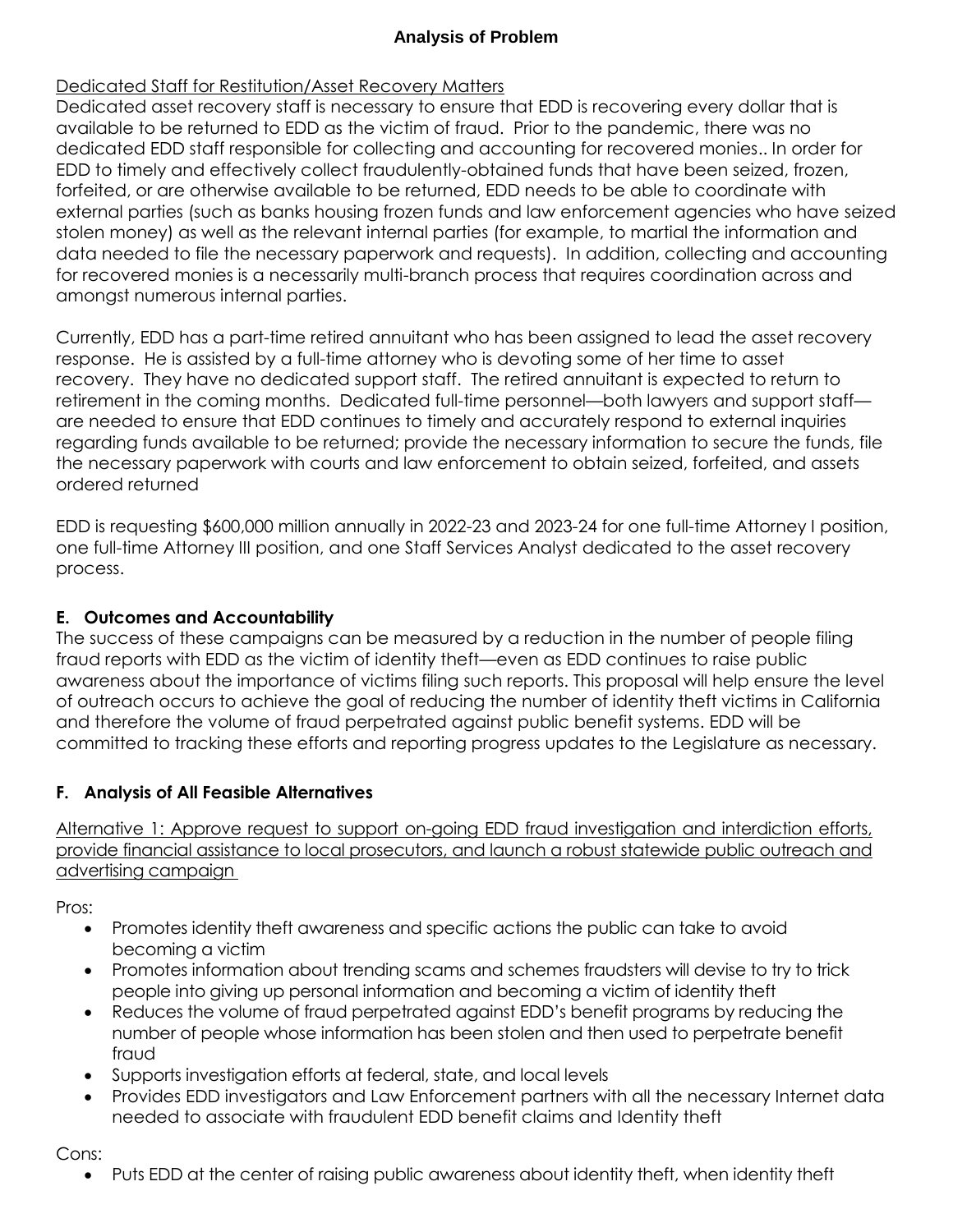occur impacts all public and private sectors across California—not just Californians seeking public benefits

General Fund and Unemployment Compensation Disability Fund impact

 Alternative 2: Approve only the marketing investment, without the special counsel, local prosecutor or IT funding

Pros:

- Uses existing resources to spot trending scams that EDD itself becomes aware of
- Uses existing resources to manage the marketing vendor and craft advertising messaging Cons:
	- Will not have a dedicated liaison to work with other public and private partners to spot trending scams and schemes that impact EDD's customers
	- Would divert critical resources away from other efforts at EDD
	- Will not support the ongoing work of EDD Fraud Special Counsel or local prosecutors in actively pursuing fraudsters
	- General Fund Impact and Unemployment Compensation Disability Fund impact
	- Risk to EDD's investigations because of not being able to properly extract the investigative data elements needed for proper investigation

Alternative 3: Deny this request

Pros:

• No additional costs

Cons:

- Risk that reporters will not cover such scams, particularly when they are targeting specific demographics
- Risk that reporters will not cover such scams in the language that customers speak
- No guarantee reporters will write about the issue and even if they do they will not continue to write about it over time enough to change behavior or get the message to connect with the audience in a meaningful way.
- Will not support the ongoing work of the EDD Fraud Special Counsel or local prosecutors in actively pursuing fraudsters
- Risk to EDD's investigations because of not being able to properly extract the investigative data elements needed for proper investigation

## **G. Implementation Plan**

 Marketing and Outreach Request for Proposals Posted: 9/1/22 Marketing campaign design: 10/1/22 – 10/30/22 Marketing campaign testing: 11/1/22 –11/30/22 Project Start: 7/1/22 Planning: 7/1/22 – 7/31/22 Vendor selection: 9/30/22 Implementation: 12/1/22 – 1/30/25 Close: 1/30/25

## **H. Recommendation**

 interdiction efforts, provide financial assistance to local prosecutors engaged in criminal cases, and launch a robust statewide public outreach and advertising campaign to empower the public with self-awareness tools to prevent future acts of fraud and identity theft. EDD recommends approval of Alternative 1 to support on-going EDD fraud investigation and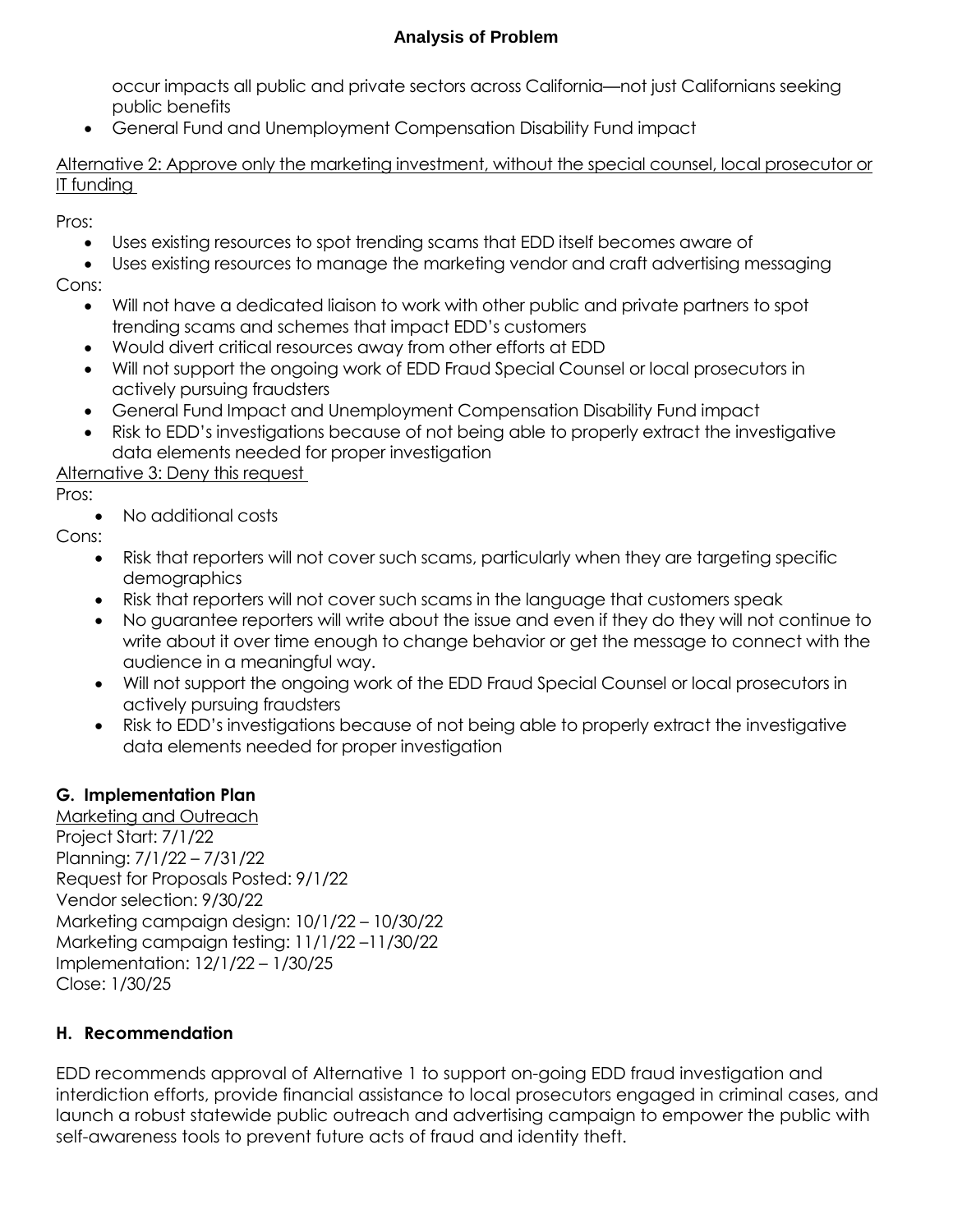#### **BCP Fiscal Detail Sheet**

BCP Title: Identity Theft Awareness/Prevention and Fraud Investigative Support

BR Name: 7100-075-BCP-2022-MR

Budget Request Summary

Personal Services

| <b>Personal Services</b>                               | FY22            | <b>FY22</b>     | FY22            | FY22            | FY22                   | FY22                |
|--------------------------------------------------------|-----------------|-----------------|-----------------|-----------------|------------------------|---------------------|
|                                                        | Current         | <b>Budget</b>   | $BY+1$          | $BY+2$          | $BY+3$                 | $BY+4$              |
|                                                        | Year            | Year            |                 |                 |                        |                     |
| Positions - Permanent                                  | 6.0             | 24.0            | 24.0            | 15.0            | 0.0                    | 0.0                 |
| Positions - Temporary                                  | 0.5             | 0.0             | 0.0             | 0.0             | 0.0                    | 0.0                 |
| <b>Total Positions</b>                                 | 6.5             | 24.0            | 24.0            | 15.0            | 0.0                    | 0.0                 |
| Salaries and Wages                                     | 450             | 1,800           | 1,800           | 1,140           | 0                      | $\overline{0}$      |
| Earnings - Permanent                                   |                 |                 |                 |                 |                        |                     |
| Salaries and Wages                                     | $\overline{47}$ | $\mathbf 0$     | $\overline{O}$  | $\overline{0}$  | $\overline{0}$         | $\Omega$            |
| Earnings - Temporary Help                              |                 |                 |                 |                 |                        |                     |
| <b>Total Salaries and Wages</b>                        | <b>\$497</b>    | \$1,800         | \$1,800         | \$1,140         | $\overline{50}$        | <u>\$0</u>          |
| <b>Total Staff Benefits</b>                            | 285             | 0.038           | 1,038           | 657             | $\Omega$               | $\overline{0}$      |
| <b>Total Personal Services</b>                         | \$782           | \$2,838         | \$2,838         | \$1,797         | $\overline{50}$        | 50                  |
| Operating Expenses and Equipment                       |                 |                 |                 |                 |                        |                     |
| Operating Expenses and Equipment                       | FY22            | FY22            | FY22            | FY22            | FY22                   | FY22                |
|                                                        | Current         | <b>Budget</b>   | $BY+1$          | $BY+2$          | $BY+3$                 | $BY+4$              |
|                                                        | Year            | Year            |                 |                 |                        |                     |
| 5301 - General Expense                                 | 7               | $\overline{37}$ | $\overline{37}$ | $\overline{18}$ | 0                      | 0                   |
| 5304 - Communications                                  | $\overline{14}$ | 44              | $\overline{44}$ | 32              | 0                      | $\overline{0}$      |
| 5322 - Training                                        |                 |                 | $\overline{7}$  | $\overline{3}$  | $\mathbf 0$            | $\mathsf{O}\xspace$ |
| 5324 - Facilities Operation                            | 35              | 139             | 139             | 82              | $\overline{0}$         | $\overline{0}$      |
| 5326 - Utilities                                       | $\overline{3}$  | 10              | 10              | 7               | $\overline{0}$         | $\overline{0}$      |
| 5340 - Consulting and Professional Services -          | $\overline{0}$  | 5,000           | $\Omega$        | $\Omega$        | $\overline{0}$         | $\mathsf{O}\xspace$ |
| Interdepartmental                                      |                 |                 |                 |                 |                        |                     |
| 5340 - Consulting and Professional Services - External | $\overline{0}$  | 9,999           | 6,399           | 4,699           | 0                      | $\overline{0}$      |
| 5344 - Consolidated Data Centers                       | 29              | $\overline{81}$ | 81              | 62              | $\overline{0}$         | $\overline{0}$      |
| 5346 - Information Technology                          | $\overline{14}$ | 5,046           | 2,042           | 2,031           | 0                      | $\overline{0}$      |
| 54XX - Special Items of Expense                        | 97              | 359             | 359             | 224             | 0                      | $\overline{0}$      |
| <b>Total Operating Expenses and Equipment</b>          | \$200           | \$20,722        | \$9,118         | \$7,158         | $\overline{\text{SO}}$ | 50                  |
| <b>Total Budget Request</b>                            |                 |                 |                 |                 |                        |                     |
| <b>Total Budget Request</b>                            | FY22            | FY22            | FY22            | <b>FY22</b>     | <b>FY22</b>            | <b>FY22</b>         |
|                                                        | Current         | <b>Budget</b>   | $BY+1$          | $BY+2$          | $BY+3$                 | $BY+4$              |
|                                                        | Year            | Year            |                 |                 |                        |                     |
| <b>Total Budget Request</b>                            | <b>\$982</b>    | \$23,560        | \$11,956        | \$8,955         | $\overline{50}$        | 50                  |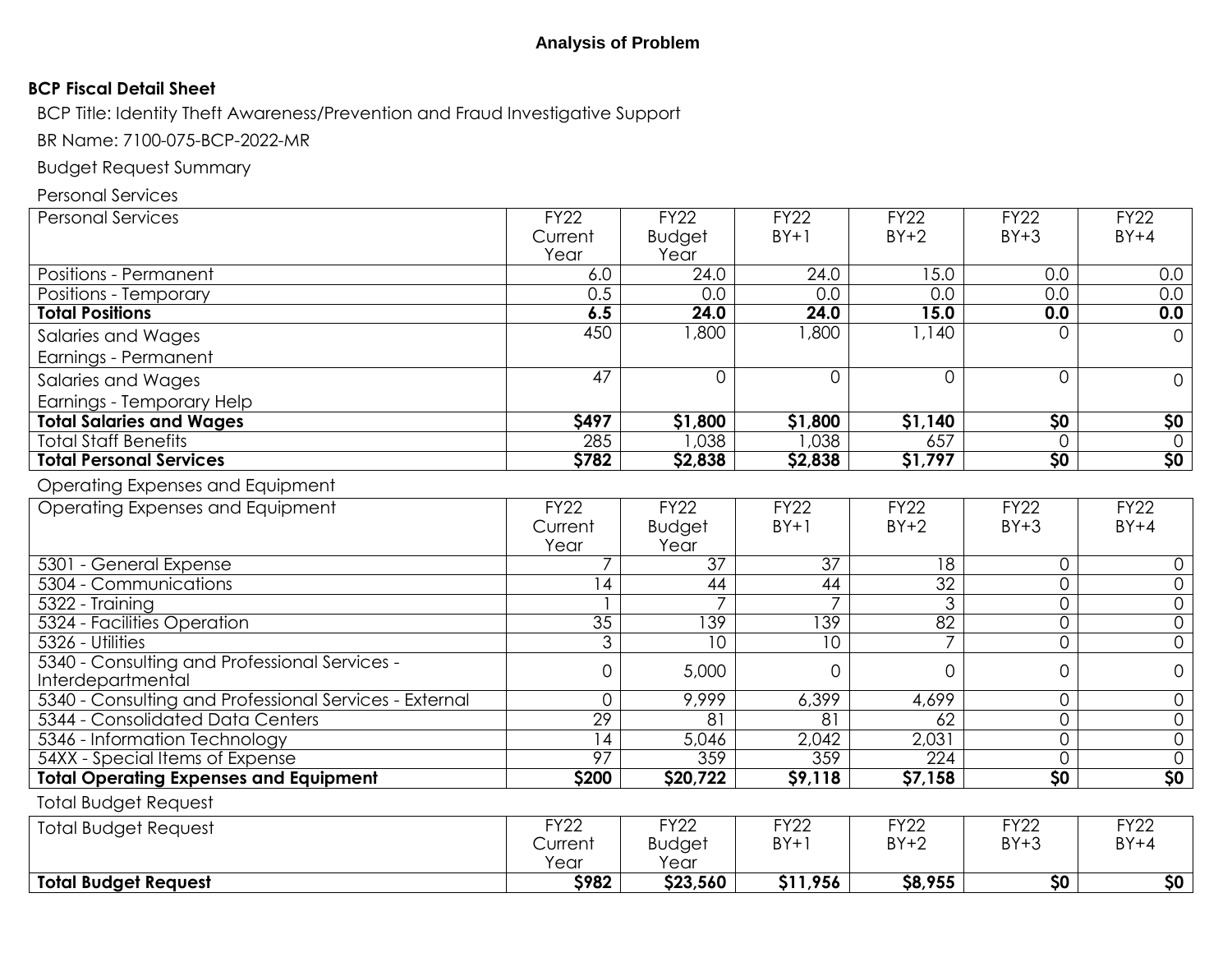# Fund Summary

# Fund Source

| Fund Source                                | <b>FY22</b> | <b>FY22</b>   | <b>FY22</b> | <b>FY22</b> | <b>FY22</b> | <b>FY22</b> |
|--------------------------------------------|-------------|---------------|-------------|-------------|-------------|-------------|
|                                            | Current     | <b>Budget</b> | $BY+1$      | $BY+2$      | $BY+3$      | $BY+4$      |
|                                            | Year        | Year          |             |             |             |             |
| State Operations - 0001 - General Fund     |             | 10,909        | 5,107       | 3,494       |             |             |
| State Operations - 0588 - Unemployment     | 982         | 12,651        | 6,849       | 5,461       |             |             |
| <b>Compensation Disability Fund</b>        |             |               |             |             |             |             |
| <b>Total State Operations Expenditures</b> | <b>S982</b> | \$23,560      | \$11,956    | \$8,955     | \$0         | \$0         |
| <b>Total All Funds</b>                     | \$982       | \$23,560      | \$11,956    | \$8,955     | \$0\$       | 50          |
|                                            |             |               |             |             |             |             |

## Program Summary

# Program Funding

| Program Funding                       | FY22        | <sup>=</sup> Y22 | FY22     | <b>FY22</b> | FY22   | <sup>⊑</sup> Y22∶ |
|---------------------------------------|-------------|------------------|----------|-------------|--------|-------------------|
|                                       | Current     | <b>Budget</b>    | $BY+1$   | $BY+2$      | $BY+3$ | $BY+4$            |
|                                       | Year        | Year             |          |             |        |                   |
| 5920 - Unemployment Insurance Program |             | 10,909           | 5,107    | 3,494       |        |                   |
| 5925 - Disability Insurance Program   | 982         | 12,651           | 6,849    | 5,461       |        |                   |
| <b>Total All Programs</b>             | <b>S982</b> | \$23,560         | \$11,956 | \$8,955     | \$0    | \$0               |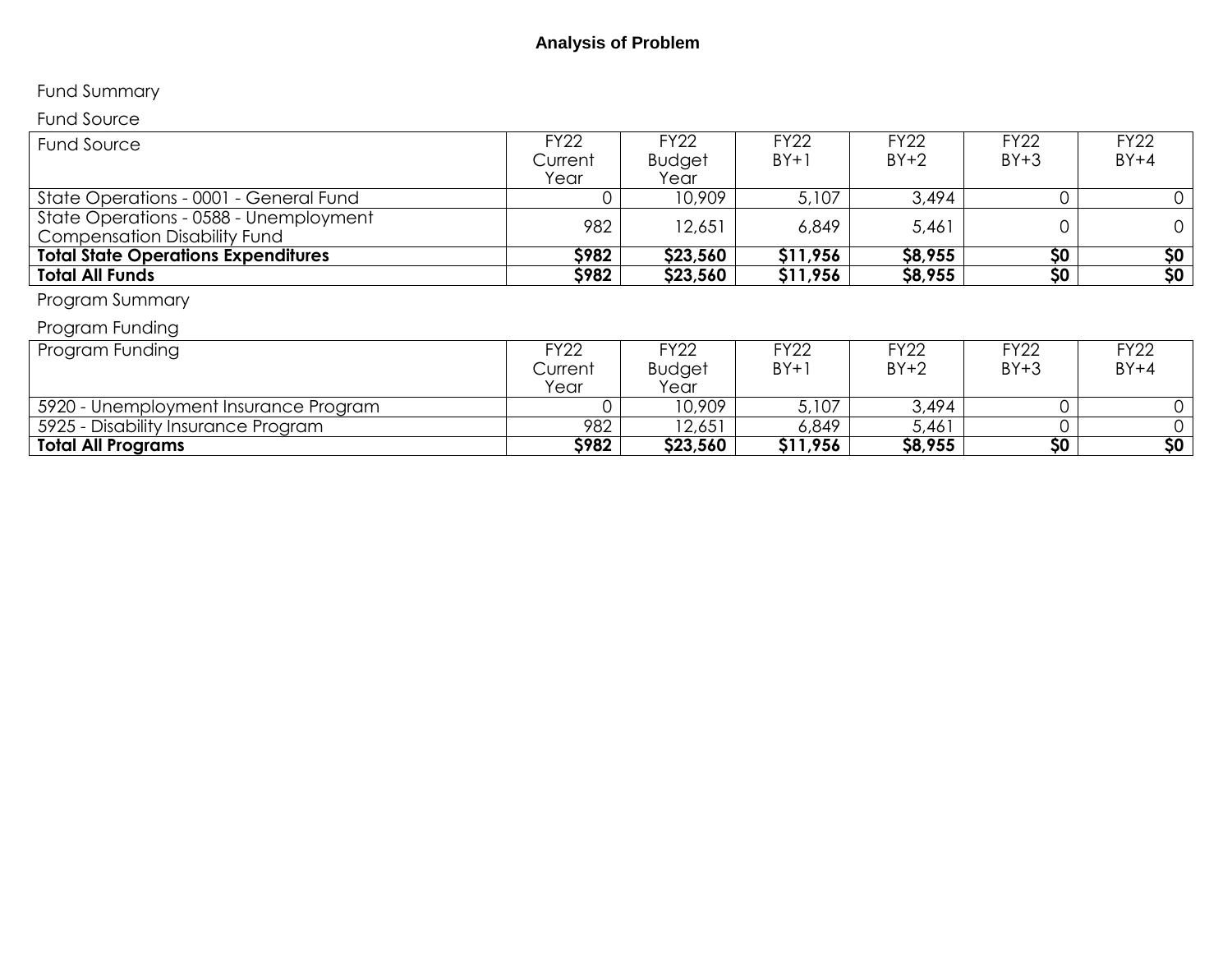#### Personal Services Details

Positions

| Positions                          | <b>FY22</b>    | <b>FY22</b>       | <b>FY22</b>       | <b>FY22</b>       | <b>FY22</b>     | <b>FY22</b>     |
|------------------------------------|----------------|-------------------|-------------------|-------------------|-----------------|-----------------|
|                                    | Current        | Budget            | $BY+1$            | $BY+2$            | $BY+3$          | $BY+4$          |
|                                    | Year           | Year              |                   |                   |                 |                 |
| 1138 - Office Techn (Gen)          | 0.0            | 2.0               | 2.0               | 0.0               | 0.0             | 0.0             |
| 4800 - Staff Svcs Mgr I            | 1.0            | 3.0               | 3.0               | 2.0               | 0.0             | 0.0             |
| 4801 - Staff Svcs Mgr II (Supvry)  | 0.0            | 0. ا              | 0.1               | 1.0               | 0.0             | 0.0             |
| 5157 - Staff Svcs Analyst (Gen)    | 0.0            | $\overline{1.0}$  | 0.1               | 0.0               | 0.0             | 0.0             |
| 5237 - Legal Analyst               | 0.0            | 3.0               | $\overline{3.0}$  | 0.0               | 0.0             | 0.0             |
| 5393 - Assoc Govtl Program Analyst | 5.0            | $\overline{12.0}$ | $\overline{12.0}$ | $\overline{12.0}$ | 0.0             | 0.0             |
| 5778 - Atty                        | 0.0            | 1.0               | 0.1               | 0.0               | 0.0             | 0.0             |
| 5795 - Atty III                    | 0.0            | 0. ا              | 0.1               | 0.0               | 0.0             | 0.0             |
| TH00 - Temporary Help              | 0.5            | 0.0               | 0.0               | 0.0               | 0.0             | 0.0             |
| <b>Total Positions</b>             | 6.5            | 24.0              | 24.0              | 15.0              | 0.0             | 0.0             |
| Salaries and Wages                 |                |                   |                   |                   |                 |                 |
| <b>Salaries and Wages</b>          | <b>FY22</b>    | <b>FY22</b>       | <b>FY22</b>       | <b>FY22</b>       | <b>FY22</b>     | <b>FY22</b>     |
|                                    | Current        | Budget            | $BY+1$            | $BY+2$            | $BY+3$          | $BY+4$          |
|                                    | Year           | Year              |                   |                   |                 |                 |
| 1138 - Office Techn (Gen)          | O              | $\overline{87}$   | $\overline{87}$   | 0                 | $\mathbf 0$     | 0               |
| 4800 - Staff Svcs Mgr I            | 86             | 258               | 258               | $\overline{172}$  | 0               | $\mathsf{O}$    |
| 4801 - Staff Svcs Mgr II (Supvry)  |                | 95                | 95                | 95                | $\overline{0}$  | $\overline{0}$  |
| 5157 - Staff Svcs Analyst (Gen)    | 0              | $\overline{54}$   | $\overline{54}$   | 0                 | $\mathbf 0$     | $\mathsf{O}$    |
| 5237 - Legal Analyst               |                | 191               | 9                 | 0                 | 0               | $\mathsf{O}$    |
| 5393 - Assoc Govtl Program Analyst | 364            | 873               | 873               | 873               | 0               | $\mathbf 0$     |
| $5778 - Atty$                      |                | 105               | 105               | 0                 | $\overline{0}$  | $\overline{0}$  |
| $5795 -$ Atty III                  | $\overline{O}$ | $\overline{137}$  | $\overline{37}$   | 0                 | 0               | $\overline{0}$  |
| THOO - Temporary Help              | 47             |                   |                   | 0                 | 0               | $\overline{0}$  |
| <b>Total Salaries and Wages</b>    | \$497          | \$1,800           | \$1,800           | \$1,140           | $\overline{50}$ | $\overline{50}$ |

## Staff Benefits

| <b>Staff Benefits</b>                      | FY22    | <b>FY22</b>   | <b>FY22</b> | <b>FY22</b> | <b>FY22</b> | <b>FY22</b> |
|--------------------------------------------|---------|---------------|-------------|-------------|-------------|-------------|
|                                            | Current | <b>Budget</b> | $BY+1$      | $BY+2$      | $BY+3$      | $BY+4$      |
|                                            | Year    | Year          |             |             |             |             |
| 5150150 - Dental Insurance                 |         | $\sim$        |             |             |             |             |
| 5150200 - Disability Leave - Industrial    |         |               |             |             |             |             |
| 5150210 - Disability Leave - Nonindustrial |         |               |             |             |             |             |
| 5150350 - Health Insurance                 | 84      | 310           | 310         | 196         |             |             |
| 5150500 - OASDI                            | 28      | 102           | 102         | 64          |             |             |